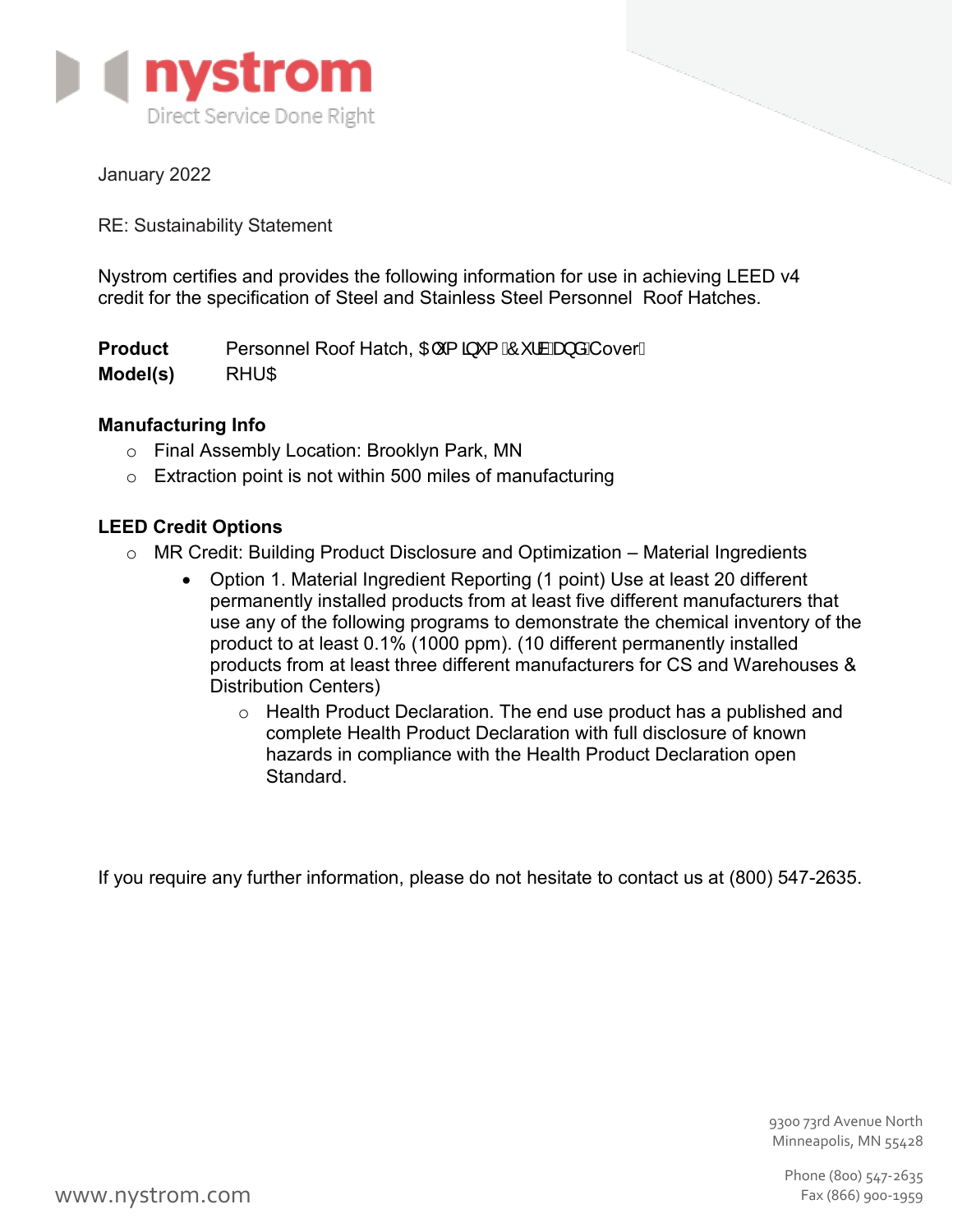# **Personnel and Hurricane Roof Hatch (Aluminum Curb and Cover) by Nystrom**

# **Health Product Declaration v2.2** created via: HPDC Online Builder

### **HPD UNIQUE IDENTIFIER:** 27278

**CLASSIFICATION:** 07 72 33 Roof Hatches

**PRODUCT DESCRIPTION:** Roof Hatches provide safe and convenient access to commercial building roof areas using interior ladders and stairs. Nystrom's complete line of Roof Hatch and Safety products meet building codes, fire and life safety requirements. Tested for wind-uplift, forced entry and air infiltration where basic wind speed reached greater than 70 miles per hour. Nystrom's Personnel Roof Hatches provide safe access to roof areas on your building. The Hurricane Hatch is tested to a higher performance standard. Sized for ladder, ship stair, and service stair access with optional safety railings, grab bars and a variety of materials and finishes. This HPD covers Nystrom's Personnel Roof Hatch (RHUA) with Aluminum Curb and Cover, with multiple insulation options. Roof Hatches also available in Steel.

### **CONTENT INVENTORY**

- **Inventory Reporting Format**
- Nested Materials Method
- **G** Basic Method
- **Threshold Disclosed Per**
- Material
- ⊙ Product

**Threshold Level**  $C$  100 ppm 1,000 ppm C Per GHS SDS Other

**Residuals/Impurities** C Considered

 Partially Considered Not Considered

**Explanation(s) provided for Residuals/Impurities?** ⊙ Yes O No

# **E** Section 1: Summary **Basic Method / Product Threshold**

**© Yes Ex/SC ⊙ Yes ⊙ No © Yes Ex/SC ○ Yes ○ No** *All Substances Above the Threshold Indicated Are:* **Characterized** *% weight and role provided for all substances except SC substances characterized according to SC guidance.* **Screened** *All substances screened using Priority Hazard Lists with results disclosed except SC substances screened according to SC guidance.*

**Identified**

Number of Greenscreen BM-4/BM3 contents ... 0

Contents highest concern GreenScreen Benchmark or List translator Score ... BM-1

**INVENTORY AND SCREENING NOTES:** Special conditions applied: BiologicalMaterial

Disclosure and Optimization credit, Option 1.

Nanomaterial ... No.

**© Yes Ex/SC ○ Yes ○ No** 

*All substances disclosed by Name (Specific or Generic) and Identifier except SC substances identified according to SC guidance.*

# **CONTENT IN DESCENDING ORDER OF QUANTITY**

Summary of product contents and results from screening individual chemical substances against HPD Priority Hazard Lists and the GreenScreen for Safer Chemicals®. The HPD does not assess whether using or handling this product will expose individuals to its chemical substances or any health risk. Refer to Section 2 for further details.

# **MATERIAL** | **SUBSTANCE** | *RESIDUAL OR IMPURITY* GREENSCREEN SCORE | HAZARD TYPE

**PERSONNEL AND HURRICANE ROOF HATCH (ALUMINUM CURB AND COVER) [ ALUMINUM** BM-1 | END | RES | PHY **STEEL** NoGS **POLYISOCYANURATE FOAM** LT-P1 **ETHYLENE/PROPYLENE/DIENE TERPOLYMER (EPDM)** LT-UNK **SC:CELLULOSE** Not Screened **ETHENE, POLYMER WITH 1-PROPENE** LT-UNK **ZINC** LT-P1 | END | MUL | PHY | AQU **CONTINUOUS FILAMENT GLASS FIBER, NON-RESPIRABLE** LT-UNK **CARBON BLACK** BM-1 | CAN *PENTANE* LT-P1 | MUL | PHY | MAM | AQU **STAINLESS STEEL** NoGS **POLYSTYRENE** LT-UNK **]**

# **VOLATILE ORGANIC COMPOUND (VOC) CONTENT** VOC Content data is not applicable for this product category.

This Health Product Declaration (HPD) was completed in accordance with the HPD Standard version 2.2, and discloses hazards associated

with all substances present at or above 1000 parts per million (ppm) in the finished product, along with the role and percent weight.

[LEED v4] "Yes ex/SC" result is due only to materials and substances for which Special Conditions were applied. Thus "Yes ex/SC" does not disqualify the product for the LEED v4 Materials and Resources

**CERTIFICATIONS AND COMPLIANCE** *See Section 3 for additional listings.*

VOC emissions: CDPH Standard Method – Not tested

# **CONSISTENCY WITH OTHER PROGRAMS**

Pre-checked for LEED v4 Material Ingredients Option 1

Third Party Verified? Yes

G No

PREPARER: Self-Prepared VERIFIER: VERIFICATION #:

SCREENING DATE: 2022-01-25 PUBLISHED DATE: 2022-01-25 EXPIRY DATE: 2025-01-25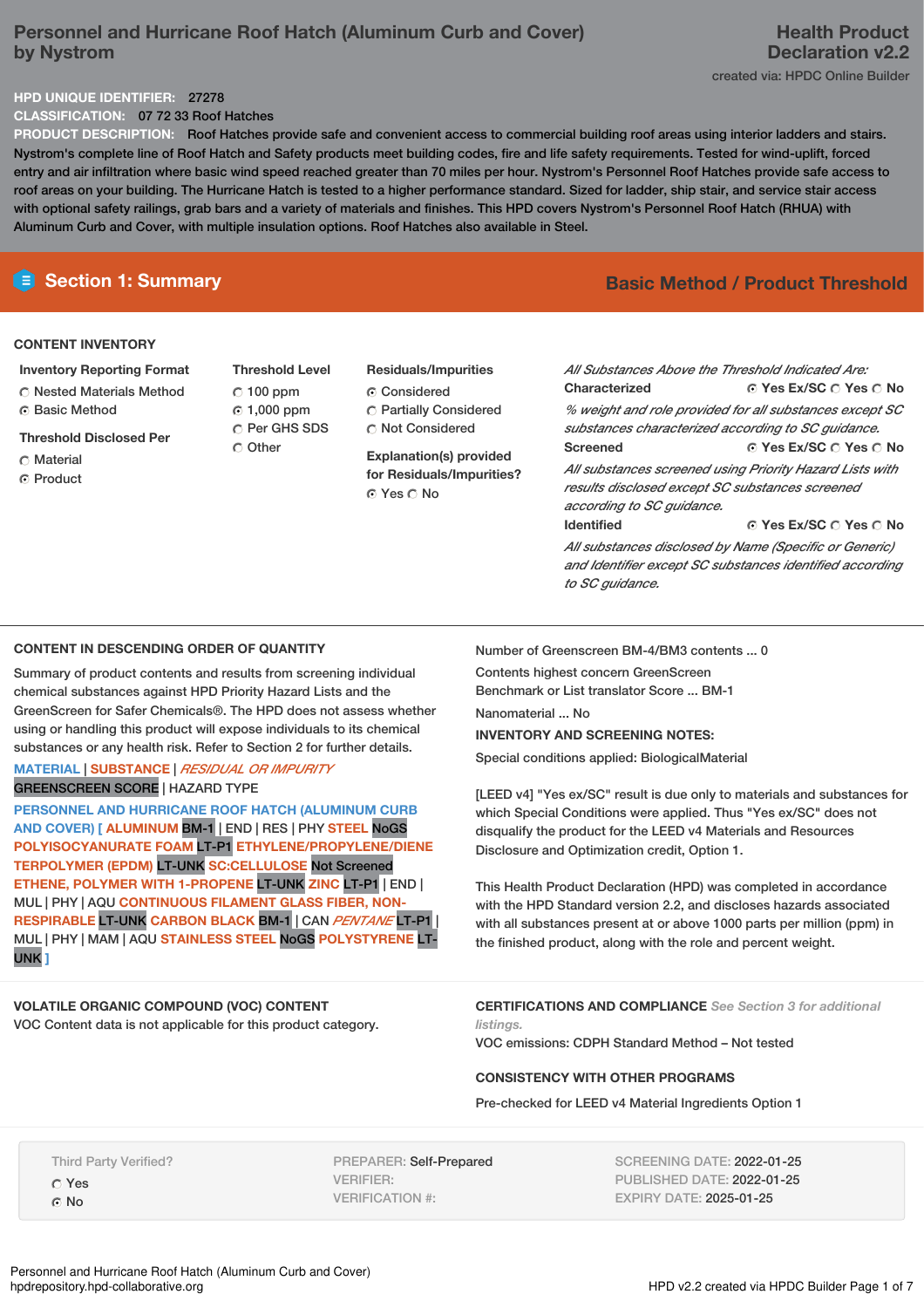This section lists contents in a product based on specific threshold(s) and reports detailed health information including hazards. This HPD uses the *inventory method indicated above, which is one of three possible methods:*

- *Basic Inventory method with Product-level threshold.*
- *Nested Material Inventory method with Product-level threshold*
- *Nested Material Inventory method with individual Material-level thresholds*

Definitions and requirements for the three inventory methods and requirements for each data field can be found in the HPD Open Standard version *2.2, available on the HPDC website at: [www.hpd-collaborative.org/hpd-2-2-standard](https://www.hpd-collaborative.org/hpd-2-2-standard)*

## **PERSONNEL AND HURRICANE ROOF HATCH (ALUMINUM CURB AND COVER)**

PRODUCT THRESHOLD: 1000 ppm RESIDUALS AND IMPURITIES CONSIDERED: Yes

RESIDUALS AND IMPURITIES NOTES: Residuals and Impurities were considered by following the suggestions of Emerging Best Practices. More than 95% of this product consists of metal alloys, for which Pharos CML may consider the various alloying elements as "Known or Potential Residuals". Therefore, these components have been included in the Substance Notes instead of as individual content entries. Components are listed by name, CASRN, percent by weight (as per supplier SDS), and relevant GreenScreen score.

OTHER PRODUCT NOTES: Percent by weight of substances given as ranges to account for material differences between product lines.

# **ALUMINUM** ID: **7429-90-5** HAZARD SCREENING METHOD: **Pharos Chemical and Materials Library** HAZARD SCREENING DATE: **2022-01-25 16:44:44** %: **90.0000 - 92.0000** GS: **BM-1** RC: **Both** NANO: **No** SUBSTANCE ROLE: **Alloy element**

| <b>HAZARD TYPE</b> | <b>AGENCY AND LIST TITLES</b>                | <b>WARNINGS</b>                                                                                                                                           |
|--------------------|----------------------------------------------|-----------------------------------------------------------------------------------------------------------------------------------------------------------|
| <b>END</b>         | <b>TEDX - Potential Endocrine Disruptors</b> | <b>Potential Endocrine Disruptor</b>                                                                                                                      |
| <b>RES</b>         | AOEC - Asthmagens                            | Asthmagen (Rs) - sensitizer-induced                                                                                                                       |
| <b>PHY</b>         | EU - GHS (H-Statements) Annex 6 Table 3-1    | H228 - Flammable solid [Flammable solids - Category 1 or<br>2]                                                                                            |
| <b>PHY</b>         | EU - GHS (H-Statements) Annex 6 Table 3-1    | H261 - In contact with water releases flammable gases<br>[Substances and mixtures which, in contact with water,<br>emit flammable gases - Category 2 or 3 |

SUBSTANCE NOTES: GreenScreen Benchmark® assessment score of BM-1 was provided by the HPD Builder Tool. Recycled content confirmed by supplier for majority of Aluminum used in product: range from 5% to about 60%, with the typical content averaging about 35%. Documentation from supplier provides the following composition for alloying elements that may individually exceed the declared threshold: <6.6% Magnesium [7439-95-4; LT-UNK]; <1.5% Silicon [7440-21-3; LT-UNK]; <1.8% Iron [7439-89-6; LT-P1]; <1.1% Chromium [7440-47-3; LT-P1]; <4.0% Zinc [7440-66-6; LT-P1]; <1.9% Manganese [7439-96-5; LT-P1].

| <b>STEEL</b>                 |                                                                |                |                 |                                                | ID: 12597-69-2 |
|------------------------------|----------------------------------------------------------------|----------------|-----------------|------------------------------------------------|----------------|
|                              | HAZARD SCREENING METHOD: Pharos Chemical and Materials Library |                |                 | HAZARD SCREENING DATE: 2022-01-25 16:44:45     |                |
| %: $6.3000 - 6.5000$         | GS: NoGS                                                       | <b>RC: UNK</b> | NANO: No        | <b>SUBSTANCE ROLE: Alloy element</b>           |                |
| <b>HAZARD TYPE</b>           | <b>AGENCY AND LIST TITLES</b>                                  |                | <b>WARNINGS</b> |                                                |                |
| None found                   |                                                                |                |                 | No warnings found on HPD Priority Hazard Lists |                |
|                              | SUBSTANCE NOTES: Hold-open arm, bracket, springs, fasteners.   |                |                 |                                                |                |
|                              |                                                                |                |                 |                                                |                |
| <b>POLYISOCYANURATE FOAM</b> |                                                                |                |                 |                                                | ID: 9063-78-9  |
|                              | HAZARD SCREENING METHOD: Pharos Chemical and Materials Library |                |                 | HAZARD SCREENING DATE: 2022-01-25 16:44:45     |                |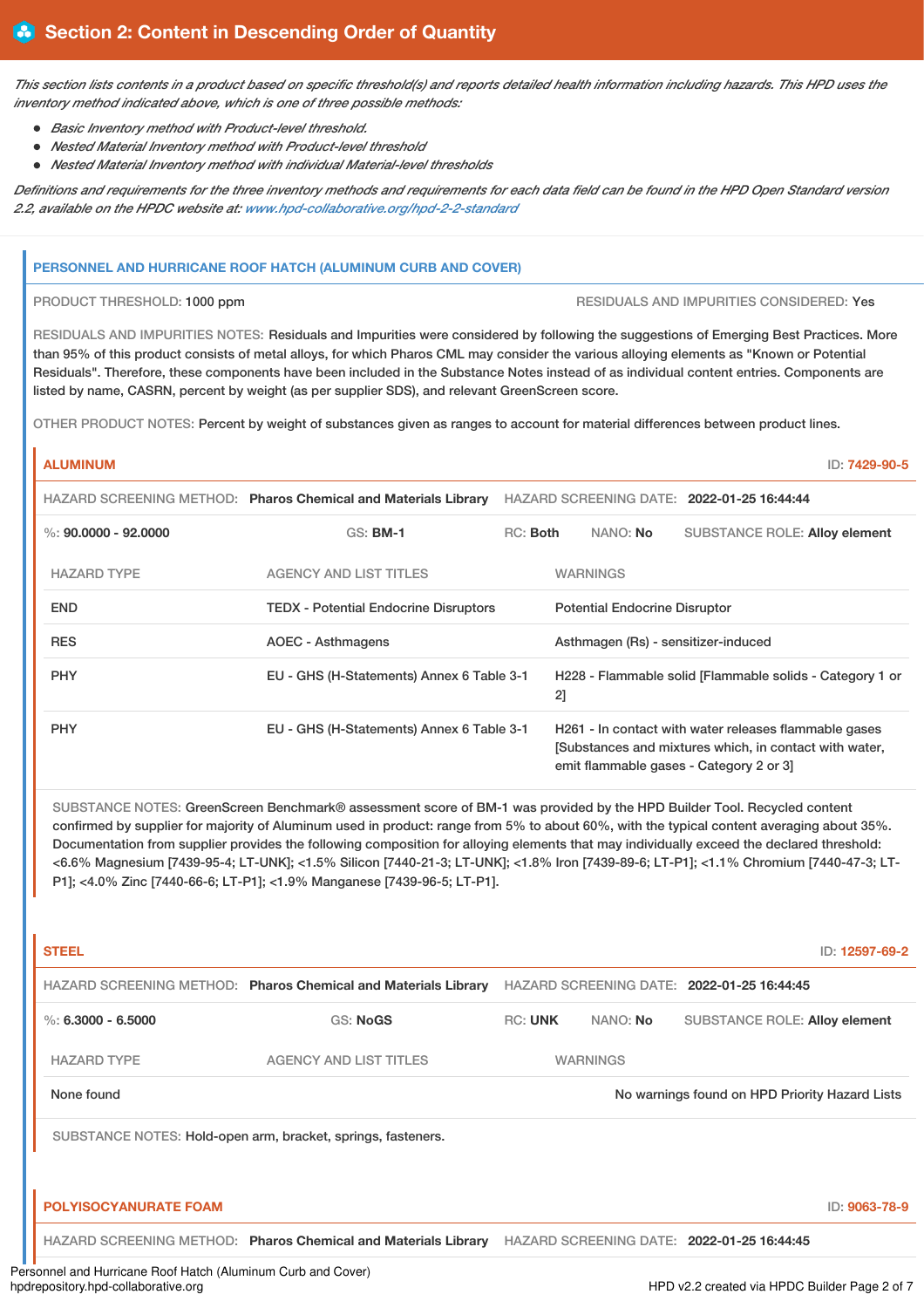| %: $0.5000 - 1.2000$                                                                                                 | GS: LT-P1                                                                                                                                                                                                                                                                                                                                                                                                                     | RC: None        | NANO: No        | <b>SUBSTANCE ROLE: Insulator</b>                      |                   |
|----------------------------------------------------------------------------------------------------------------------|-------------------------------------------------------------------------------------------------------------------------------------------------------------------------------------------------------------------------------------------------------------------------------------------------------------------------------------------------------------------------------------------------------------------------------|-----------------|-----------------|-------------------------------------------------------|-------------------|
| <b>HAZARD TYPE</b>                                                                                                   | <b>AGENCY AND LIST TITLES</b>                                                                                                                                                                                                                                                                                                                                                                                                 |                 | <b>WARNINGS</b> |                                                       |                   |
| None found                                                                                                           |                                                                                                                                                                                                                                                                                                                                                                                                                               |                 |                 | No warnings found on HPD Priority Hazard Lists        |                   |
| SUBSTANCE NOTES: Foam insulation.                                                                                    |                                                                                                                                                                                                                                                                                                                                                                                                                               |                 |                 |                                                       |                   |
|                                                                                                                      |                                                                                                                                                                                                                                                                                                                                                                                                                               |                 |                 |                                                       |                   |
| ETHYLENE/PROPYLENE/DIENE TERPOLYMER (EPDM)                                                                           |                                                                                                                                                                                                                                                                                                                                                                                                                               |                 |                 |                                                       | ID: 25038-36-2    |
|                                                                                                                      | HAZARD SCREENING METHOD: Pharos Chemical and Materials Library                                                                                                                                                                                                                                                                                                                                                                |                 |                 | HAZARD SCREENING DATE: 2022-01-25 16:44:46            |                   |
| $\%: 0.5000 - 1.0000$                                                                                                | GS: LT-UNK                                                                                                                                                                                                                                                                                                                                                                                                                    | <b>RC: None</b> | NANO: No        | SUBSTANCE ROLE: Polymer species                       |                   |
| <b>HAZARD TYPE</b>                                                                                                   | <b>AGENCY AND LIST TITLES</b>                                                                                                                                                                                                                                                                                                                                                                                                 |                 | <b>WARNINGS</b> |                                                       |                   |
| None found                                                                                                           |                                                                                                                                                                                                                                                                                                                                                                                                                               |                 |                 | No warnings found on HPD Priority Hazard Lists        |                   |
| SUBSTANCE NOTES: Continuous gasket seal.                                                                             |                                                                                                                                                                                                                                                                                                                                                                                                                               |                 |                 |                                                       |                   |
|                                                                                                                      |                                                                                                                                                                                                                                                                                                                                                                                                                               |                 |                 |                                                       |                   |
| <b>SC:CELLULOSE</b>                                                                                                  |                                                                                                                                                                                                                                                                                                                                                                                                                               |                 |                 |                                                       | <b>ID: SC:Bio</b> |
|                                                                                                                      | HAZARD SCREENING METHOD: Pharos Chemical and Materials Library HAZARD SCREENING DATE: Not Screened                                                                                                                                                                                                                                                                                                                            |                 |                 |                                                       |                   |
| %: $0.1000 - 1.0000$                                                                                                 | <b>GS: Not Screened</b>                                                                                                                                                                                                                                                                                                                                                                                                       |                 |                 | RC: None NANO: No SUBSTANCE ROLE: Structure component |                   |
| <b>HAZARD TYPE</b>                                                                                                   | <b>AGENCY AND LIST TITLES</b>                                                                                                                                                                                                                                                                                                                                                                                                 |                 | <b>WARNINGS</b> |                                                       |                   |
|                                                                                                                      | Hazard Screening not performed                                                                                                                                                                                                                                                                                                                                                                                                |                 |                 |                                                       |                   |
| <b>SUBSTANCE NOTES:</b><br>Version: SCBioMats/2018-02-23<br>Category: Tree-based materials<br>Identifier: 65996-61-4 | This disclosure does not provide information on allergens, hyper-accumulation of metals, production of any toxic substances during normal<br>metabolic activities, pesticides, and other potential hazards or sources of hazards which may be found in certain biological materials. Facer for<br>polyisocyanurate insulation. Identified on the US EPA Safer Chemical Ingredient List (Green Circle - Verified Low Concern). |                 |                 |                                                       |                   |
|                                                                                                                      |                                                                                                                                                                                                                                                                                                                                                                                                                               |                 |                 |                                                       |                   |
| <b>ETHENE, POLYMER WITH 1-PROPENE</b>                                                                                |                                                                                                                                                                                                                                                                                                                                                                                                                               |                 |                 |                                                       | ID: 9010-79-1     |
|                                                                                                                      | HAZARD SCREENING METHOD: Pharos Chemical and Materials Library                                                                                                                                                                                                                                                                                                                                                                |                 |                 | HAZARD SCREENING DATE: 2022-01-25 16:44:46            |                   |
| $\%$ : 0.1000 - 0.2000                                                                                               | GS: LT-UNK                                                                                                                                                                                                                                                                                                                                                                                                                    | RC: None        | NANO: No        | SUBSTANCE ROLE: Polymer species                       |                   |
| <b>HAZARD TYPE</b>                                                                                                   | <b>AGENCY AND LIST TITLES</b>                                                                                                                                                                                                                                                                                                                                                                                                 |                 | <b>WARNINGS</b> |                                                       |                   |
| None found                                                                                                           |                                                                                                                                                                                                                                                                                                                                                                                                                               |                 |                 | No warnings found on HPD Priority Hazard Lists        |                   |
| SUBSTANCE NOTES: Red grip handle.                                                                                    |                                                                                                                                                                                                                                                                                                                                                                                                                               |                 |                 |                                                       |                   |
|                                                                                                                      |                                                                                                                                                                                                                                                                                                                                                                                                                               |                 |                 |                                                       |                   |
| <b>ZINC</b>                                                                                                          |                                                                                                                                                                                                                                                                                                                                                                                                                               |                 |                 |                                                       | ID: 7440-66-6     |
|                                                                                                                      | HAZARD SCREENING METHOD: Pharos Chemical and Materials Library                                                                                                                                                                                                                                                                                                                                                                |                 |                 | HAZARD SCREENING DATE: 2022-01-25 16:44:47            |                   |
| $\%$ : 0.0100 - 0.1000                                                                                               | GS: LT-P1                                                                                                                                                                                                                                                                                                                                                                                                                     | RC: None        | NANO: No        | <b>SUBSTANCE ROLE: Coating</b>                        |                   |
|                                                                                                                      |                                                                                                                                                                                                                                                                                                                                                                                                                               |                 |                 |                                                       |                   |
|                                                                                                                      |                                                                                                                                                                                                                                                                                                                                                                                                                               |                 |                 |                                                       |                   |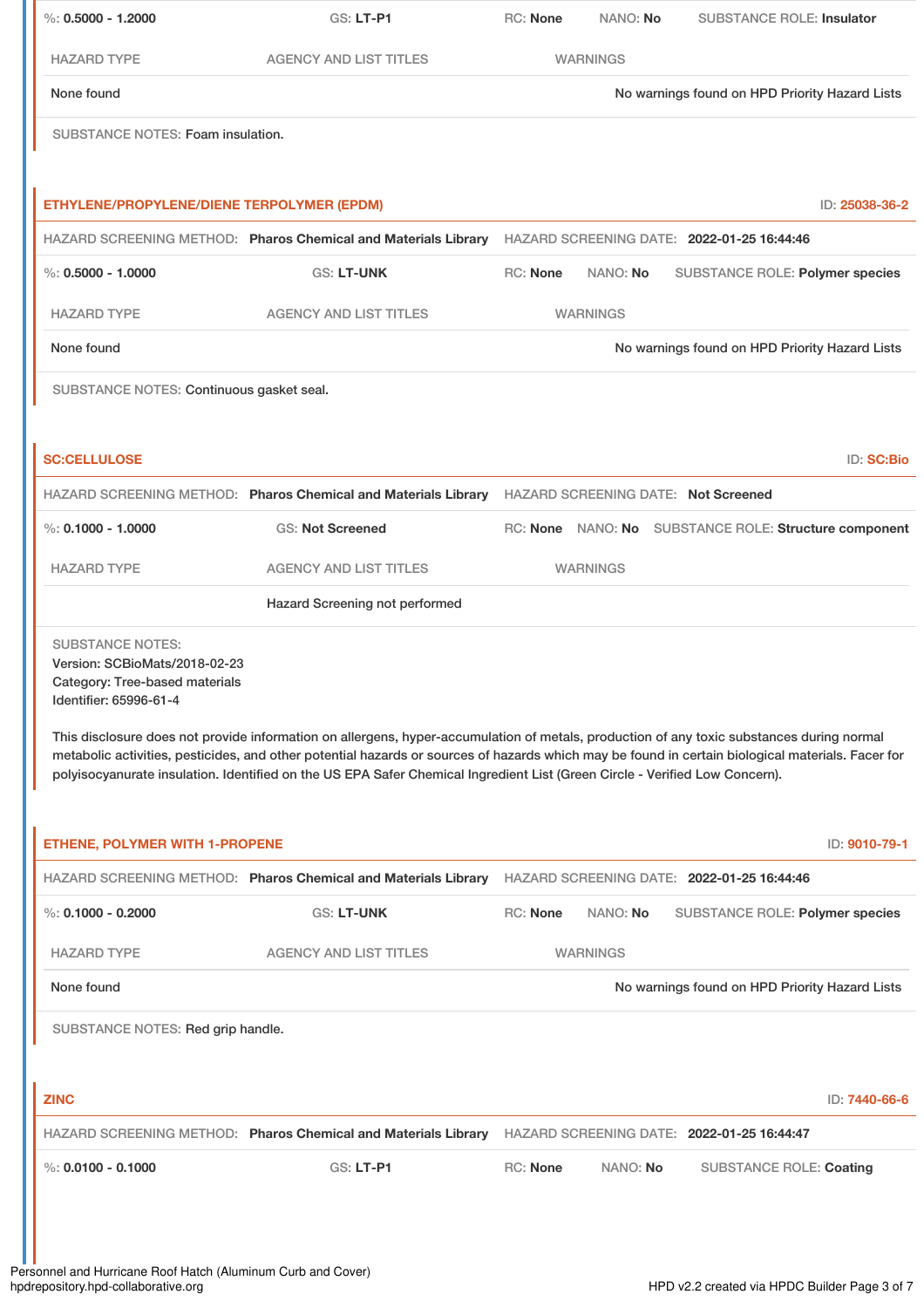| <b>HAZARD TYPE</b>                                      | <b>AGENCY AND LIST TITLES</b>                                  |                 | <b>WARNINGS</b>                                                       |                                                                                                                |  |  |
|---------------------------------------------------------|----------------------------------------------------------------|-----------------|-----------------------------------------------------------------------|----------------------------------------------------------------------------------------------------------------|--|--|
| <b>END</b>                                              | <b>TEDX - Potential Endocrine Disruptors</b>                   |                 | <b>Potential Endocrine Disruptor</b>                                  |                                                                                                                |  |  |
| <b>MUL</b>                                              | German FEA - Substances Hazardous to<br>Waters                 |                 | Class 2 - Hazard to Waters                                            |                                                                                                                |  |  |
| <b>PHY</b>                                              | EU - GHS (H-Statements) Annex 6 Table 3-1                      |                 | which may ignite spontaneously [Substances and<br>gases - Category 1] | H260 - In contact with water releases flammable gases<br>mixtures which, in contact with water, emit flammable |  |  |
| AQU                                                     | EU - GHS (H-Statements) Annex 6 Table 3-1                      |                 | environment (acute) - Category 1]                                     | H400 - Very toxic to aquatic life [Hazardous to the aquatic                                                    |  |  |
| <b>AQU</b>                                              | EU - GHS (H-Statements) Annex 6 Table 3-1                      |                 | [Hazardous to the aquatic environment (chronic) -<br>Category 1]      | H410 - Very toxic to aquatic life with long lasting effects                                                    |  |  |
| <b>PHY</b>                                              | EU - GHS (H-Statements) Annex 6 Table 3-1                      |                 |                                                                       | H250 - Catches fire spontaneously if exposed to air<br>[Pyrophoric liquids; Pyrophoric solids - Category 1]    |  |  |
| SUBSTANCE NOTES: Galvannealed latch, fasteners.         |                                                                |                 |                                                                       |                                                                                                                |  |  |
| <b>CONTINUOUS FILAMENT GLASS FIBER, NON-RESPIRABLE</b>  |                                                                |                 |                                                                       | ID: 65997-17-3                                                                                                 |  |  |
|                                                         | HAZARD SCREENING METHOD: Pharos Chemical and Materials Library |                 | HAZARD SCREENING DATE: 2022-01-25 16:44:47                            |                                                                                                                |  |  |
| $\%$ : 0.0100 - 0.1000                                  | <b>GS: LT-UNK</b>                                              |                 |                                                                       | RC: None NANO: No SUBSTANCE ROLE: Structure component                                                          |  |  |
| <b>HAZARD TYPE</b>                                      | <b>AGENCY AND LIST TITLES</b>                                  |                 | <b>WARNINGS</b>                                                       |                                                                                                                |  |  |
| None found                                              |                                                                |                 |                                                                       | No warnings found on HPD Priority Hazard Lists                                                                 |  |  |
| SUBSTANCE NOTES: Facer for polyisocyanurate insulation. |                                                                |                 |                                                                       |                                                                                                                |  |  |
|                                                         |                                                                |                 |                                                                       |                                                                                                                |  |  |
| <b>CARBON BLACK</b>                                     |                                                                |                 |                                                                       | ID: 1333-86-4                                                                                                  |  |  |
|                                                         | HAZARD SCREENING METHOD: Pharos Chemical and Materials Library |                 | HAZARD SCREENING DATE: 2022-01-25 16:44:48                            |                                                                                                                |  |  |
| %: $0.0100 - 0.1000$                                    | $GS:$ BM-1                                                     | <b>RC: None</b> | NANO: No                                                              | <b>SUBSTANCE ROLE: Pigment</b>                                                                                 |  |  |
| <b>HAZARD TYPE</b>                                      | <b>AGENCY AND LIST TITLES</b>                                  |                 | <b>WARNINGS</b>                                                       |                                                                                                                |  |  |
| <b>CAN</b>                                              | <b>US CDC - Occupational Carcinogens</b>                       |                 | Occupational Carcinogen                                               |                                                                                                                |  |  |
| <b>CAN</b>                                              | <b>MAK</b>                                                     |                 |                                                                       | Carcinogen Group 3B - Evidence of carcinogenic effects                                                         |  |  |

| <b>UNIV</b> | <b>IVIAIV</b>    | Carcinogen Group 3D - Evidence or carcinogenic enects<br>but not sufficient for classification |
|-------------|------------------|------------------------------------------------------------------------------------------------|
| CAN         | CA EPA - Prop 65 | Carcinogen - specific to chemical form or exposure route                                       |
| <b>CAN</b>  | <b>IARC</b>      | Group 2B - Possibly carcinogenic to humans - inhaled<br>from occupational sources              |

SUBSTANCE NOTES: Continuous gasket seal, foam insulation. Form-specific hazards: airborne particles of respirable size – occupational setting. GreenScreen Benchmark® assessment score of BM-1 was provided by the HPD Builder Tool. Specific guidelines have been created to address known issues related to transparency and disclosure for several materials ("Special Conditions"), including those with Form-Specific Hazards such as Carbon Black; however, this function is not yet available in the HPD Builder.

**PENTANE** ID: **109-66-0**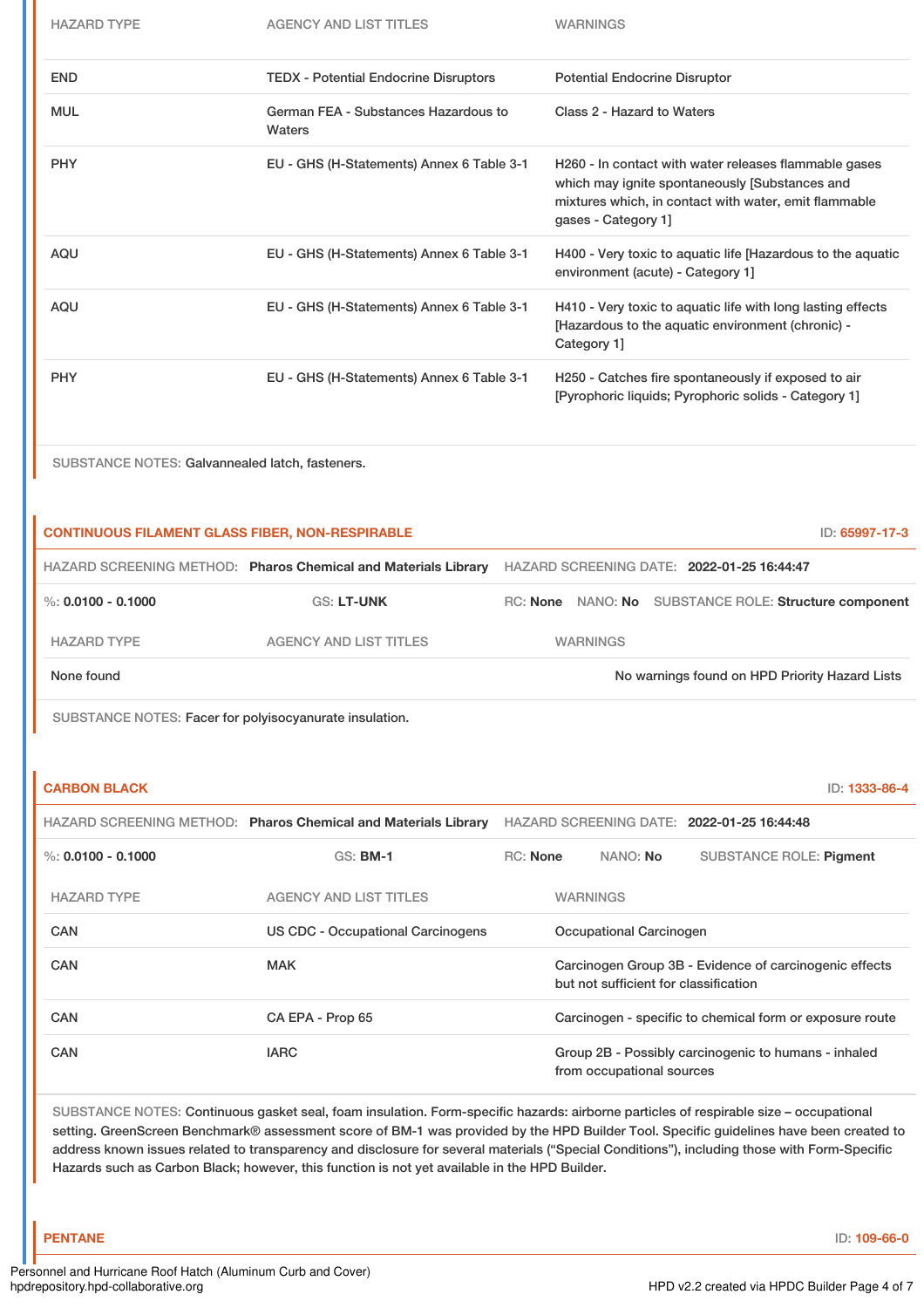|                         | HAZARD SCREENING METHOD: Pharos Chemical and Materials Library |          |                                  | HAZARD SCREENING DATE: 2022-01-25 16:44:48                                                                  |
|-------------------------|----------------------------------------------------------------|----------|----------------------------------|-------------------------------------------------------------------------------------------------------------|
| $%$ : Impurity/Residual | GS: LT-P1                                                      | RC: None | NANO: No                         | <b>SUBSTANCE ROLE: Impurity/Residual</b>                                                                    |
| <b>HAZARD TYPE</b>      | <b>AGENCY AND LIST TITLES</b>                                  |          | <b>WARNINGS</b>                  |                                                                                                             |
| <b>MUL</b>              | German FEA - Substances Hazardous to<br>Waters                 |          | Class 2 - Hazard to Waters       |                                                                                                             |
| <b>PHY</b>              | EU - GHS (H-Statements) Annex 6 Table 3-1                      |          | liquids - Category 21            | H225 - Highly flammable liquid and vapour [Flammable                                                        |
| <b>MAM</b>              | EU - GHS (H-Statements) Annex 6 Table 3-1                      |          | [Aspiration hazard - Category 1] | H304 - May be fatal if swallowed and enters airways                                                         |
| AQU                     | EU - GHS (H-Statements) Annex 6 Table 3-1                      |          | Category 2]                      | H411 - Toxic to aquatic life with long lasting effects<br>[Hazardous to the aquatic environment (chronic) - |

SUBSTANCE NOTES: Blowing agent used in polyisocyanurate insulation.

| <b>STAINLESS STEEL</b>            |                                                                |                |                 | ID: 12597-68-1                                 |
|-----------------------------------|----------------------------------------------------------------|----------------|-----------------|------------------------------------------------|
|                                   | HAZARD SCREENING METHOD: Pharos Chemical and Materials Library |                |                 | HAZARD SCREENING DATE: 2022-01-25 16:44:49     |
| $\%: 0.0100 - 0.1000$             | <b>GS: NoGS</b>                                                | <b>RC: UNK</b> | NANO: No        | <b>SUBSTANCE ROLE: Alloy element</b>           |
| <b>HAZARD TYPE</b>                | <b>AGENCY AND LIST TITLES</b>                                  |                | <b>WARNINGS</b> |                                                |
| None found                        |                                                                |                |                 | No warnings found on HPD Priority Hazard Lists |
| <b>SUBSTANCE NOTES: Fasteners</b> |                                                                |                |                 |                                                |
|                                   |                                                                |                |                 |                                                |
| <b>POLYSTYRENE</b>                |                                                                |                |                 | ID: 9003-53-6                                  |
|                                   | HAZARD SCREENING METHOD: Pharos Chemical and Materials Library |                |                 | HAZARD SCREENING DATE: 2022-01-25 16:44:49     |
| %: $0.0000 - 1.5000$              | <b>GS: LT-UNK</b>                                              | RC: None       | NANO: No        | <b>SUBSTANCE ROLE: Insulator</b>               |
| <b>HAZARD TYPE</b>                | <b>AGENCY AND LIST TITLES</b>                                  |                | <b>WARNINGS</b> |                                                |
| None found                        |                                                                |                |                 | No warnings found on HPD Priority Hazard Lists |

SUBSTANCE NOTES: Alternate insulation: 1" polystyrene used in conjunction with 1" polyisocyanurate.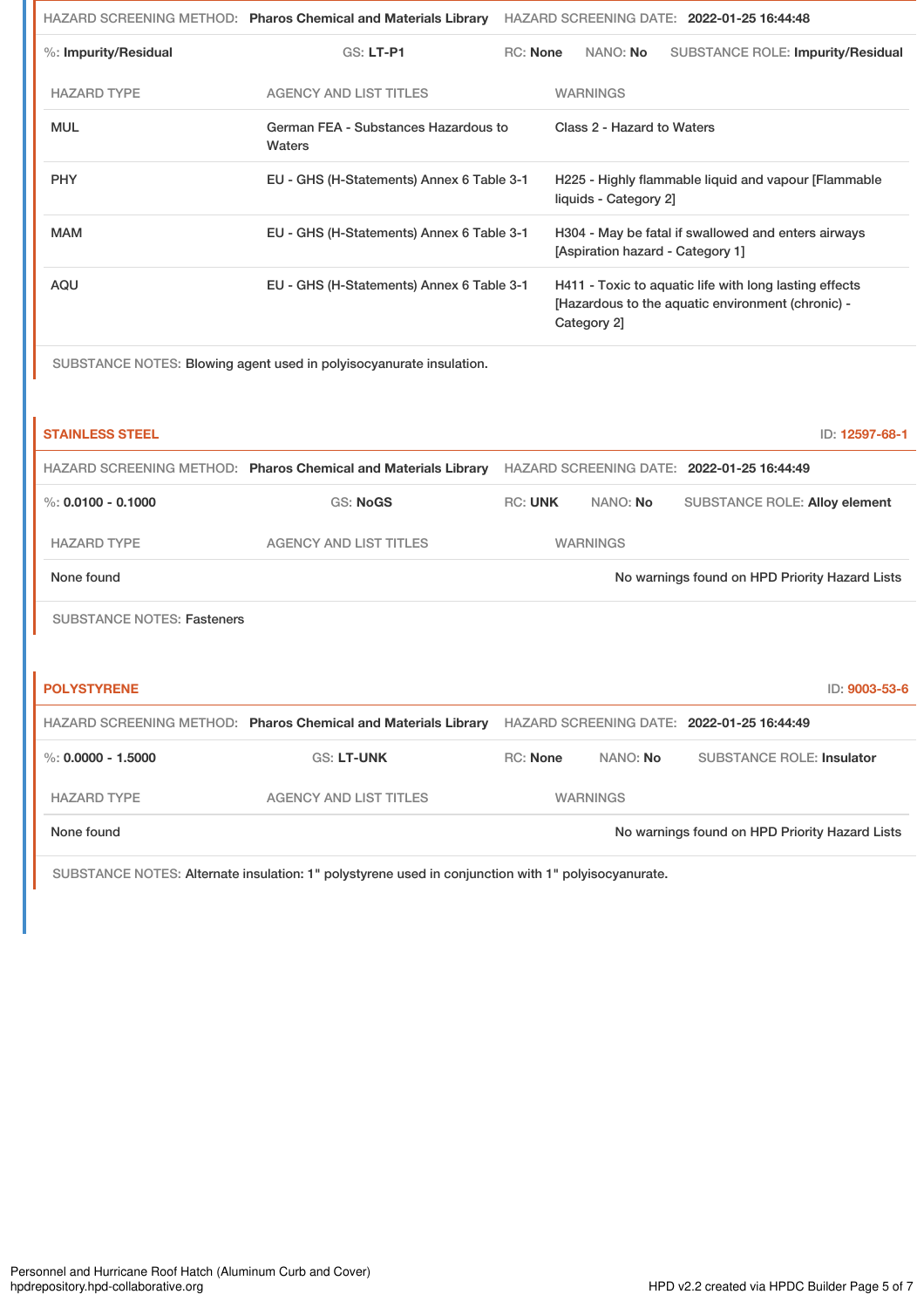This section lists applicable certification and standards compliance information for VOC emissions and VOC content. Other types of health or *environmental performance testing or certifications completed for the product may be provided.*

| <b>VOC EMISSIONS</b>                                          | <b>CDPH Standard Method - Not tested</b> |  |                       |  |
|---------------------------------------------------------------|------------------------------------------|--|-----------------------|--|
| CERTIFYING PARTY: Self-declared<br>APPLICABLE FACILITIES: N/A | ISSUE DATE: 2019-08- EXPIRY DATE:<br>12  |  | CERTIFIER OR LAB: N/A |  |
| CERTIFICATE URL:                                              |                                          |  |                       |  |

CERTIFICATION AND COMPLIANCE NOTES:

# **Section 4: Accessories**

This section lists related products or materials that the manufacturer requires or recommends for installation (such as adhesives or fasteners), maintenance, cleaning, or operations. For information relating to the contents of these related products, refer to their applicable Health Product *Declarations, if available.*

**SAFETY RAILING** HPD URL: **https://www.nystrom.com/products/fall-protection/safetyrailings**

CONDITION WHEN RECOMMENDED OR REQUIRED AND/OR OTHER NOTES: OSHA compliant fall protection safety railings and posts specifically designed for Roof Hatches, Smoke Vents and Floor Doors.

**Section 5: General Notes**